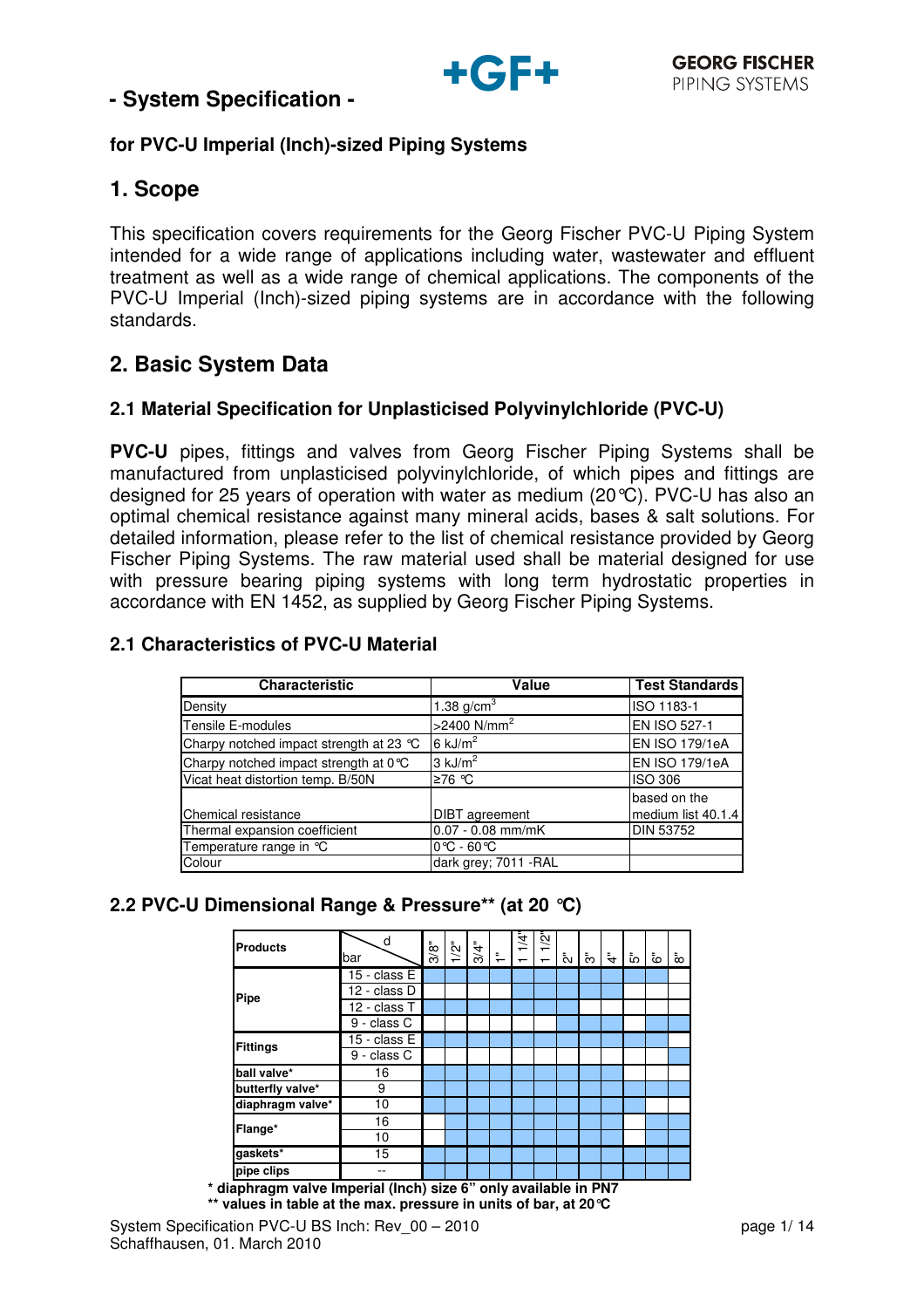

For more detailed physical properties and product Pressure – Temperature curves please consult the Georg Fischer Piping Systems planning fundamentals on the Georg Fischer Piping Systems website.

### **2.3 Approvals**

This material specification for PVC-U is met by Georg Fischer Piping Systems. Therefore Georg Fischer Piping Systems is approved according to BS standards. For more information please consult our approvals database on the Georg Fischer Piping Systems website.

## **3. Pipes**

Pipes are made of **PVC-U** processed according to the quality specifications and dimensions according EN ISO 1452. Pipe formulation has been designed for an enhanced chemical resistance (content of  $CaCO<sub>3</sub> < 3%$ , enhanced thermostabilizer package; etc.).

Processed pipes are straight and show a very low out of roundness. The wall structure is homogeneous and even.

OD-tolerances surpass the requirements of ISO 161-2 and are compatible with the fitting programme of Georg Fischer Piping System for easy pre-assembly and minimized gaps.

For highly demanding applications in the chemical industry the application of pressure rating SDR 9 pipes and PN 15 fittings is strongly recommended for OD > 4".

Any installation should follow the Georg Fischer Piping Systems installation guidelines for industrial piping and the guidelines issued by the DVS.

Approved pipes comply with the corresponding quality specifications of DIN Certco ZP 1.1.1.

## **4. Fittings**

All **PVC-U** fittings shall be Imperial (inch)-sized manufactured by Georg Fischer Piping Systems shall be of a type suitable for solvent cementing, with dimensions and tolerances in accordance with EN 1452 and ISO 727-2. They need to be tested according to EN 10204. All threaded connections shall have pipe threads in accordance with the requirements of ISO 7-1.

## **4.1 Packaging and Labelling**

The packaging must ensure that the fittings are not damaged during transportation.

Packaging and Labeling must meet the following requirements:

- Identification of the content, in type, quantity and product details
- System Specification PVC-U BS Inch: Rev 00 2010 **page 2/ 14** page 2/ 14 • Information about standards and approvals covered by the product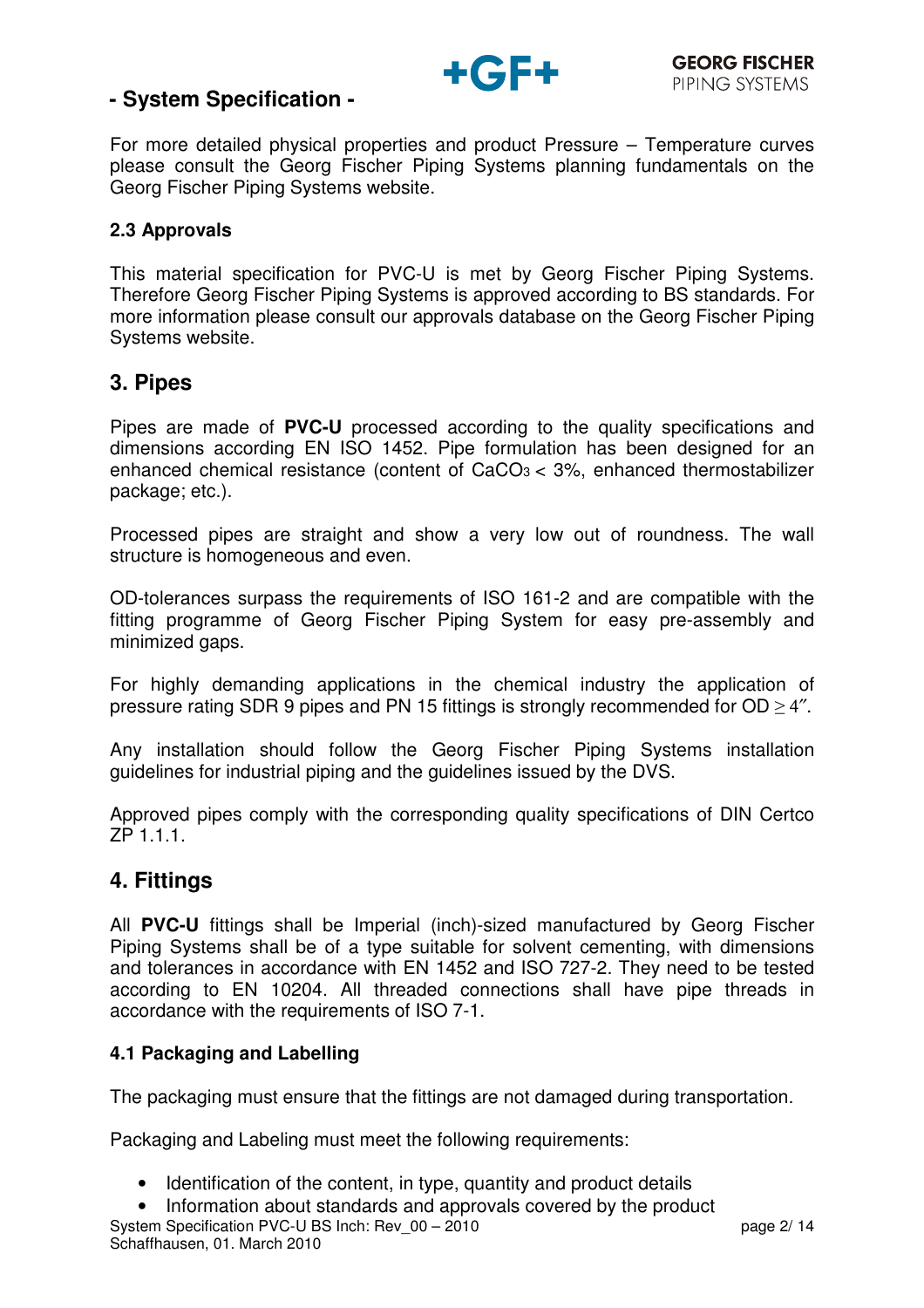

- Content of the label has to accomplish legal requirements
- Labels must be EAN coded for automatic identification
- Comply to GF standards as well as to international standards such as ISPM 15

## **5. Accessories**

### **5.2.1 Flanges**

Backing flanges in metric sizes DN 15-225 mm shall be designed according to EN ISO 15493, in a thermo plastic-oriented design, consisting of 100% glass fibre reinforced polypropylene, PP-GF30, graphite black and UV stabilized. These flanges are manufactured in a seamless technology injection moulding process by Georg Fischer Piping Systems. The flange shall be optimised with a V-groove in the inner diameter to ensure an evenly distributed force on the thermo plastic flange adapter. Connecting dimensions metric according to ISO 7005, EN 1092; Bolt circle diameter PN 10; Inch: ANSI B 16.5, BS 1560; class 150.

Alternatively the backing flanges in metric sizes can be from or unplastisized polyvinyl chloride, PVC-U designed according to EN ISO 15493, in a thermo plasticoriented design. The backing flanges shall be marked with dimension, PN-value, standards, brand and lot number. Connecting dimensions metric according to ISO 7005, EN 1092; Bolt circle diameter PN 10; Inch: ANSI B 16.5, BS 1560; class 150.

### **5.2.2 gaskets**

Gaskets in Imperial (Inch)-sizes  $3/8$ " – 8" shall consist of elastomeric material according to EN681, designed with or without metal reinforcement for use with solvent cementable flange adaptors according to EN ISO 15493. Gaskets with reinforcement shall be designed to be centred by the outer diameter. Gaskets with reinforcement shall provide fixation aids to fit on the flange bolts.

### **5.2.3 Pipe Support System**

Pipe Support System shall be KLIP-IT, sizes 3/8" – 8", supplied by Georg Fischer Piping Systems.

## **6. Valves**

All **PVC-U** valves shall be metric sizes manufactured by Georg Fischer Piping Systems or equal in accordance with EN ISO 16135 and following, tested according to the same standard.

### **6.1. Ball Valves**

All **PVC-U** ball valves with Imperial (inch)-sizes 3/8" – 4", shall be Georg Fischer Piping System Type 546 with true double union design manufactured by Georg Fischer Piping Systems in accordance with EN ISO 16135. Incorporated into its design shall be a safety stem with a predetermined breaking point above the bottom O-ring, preventing any media leaking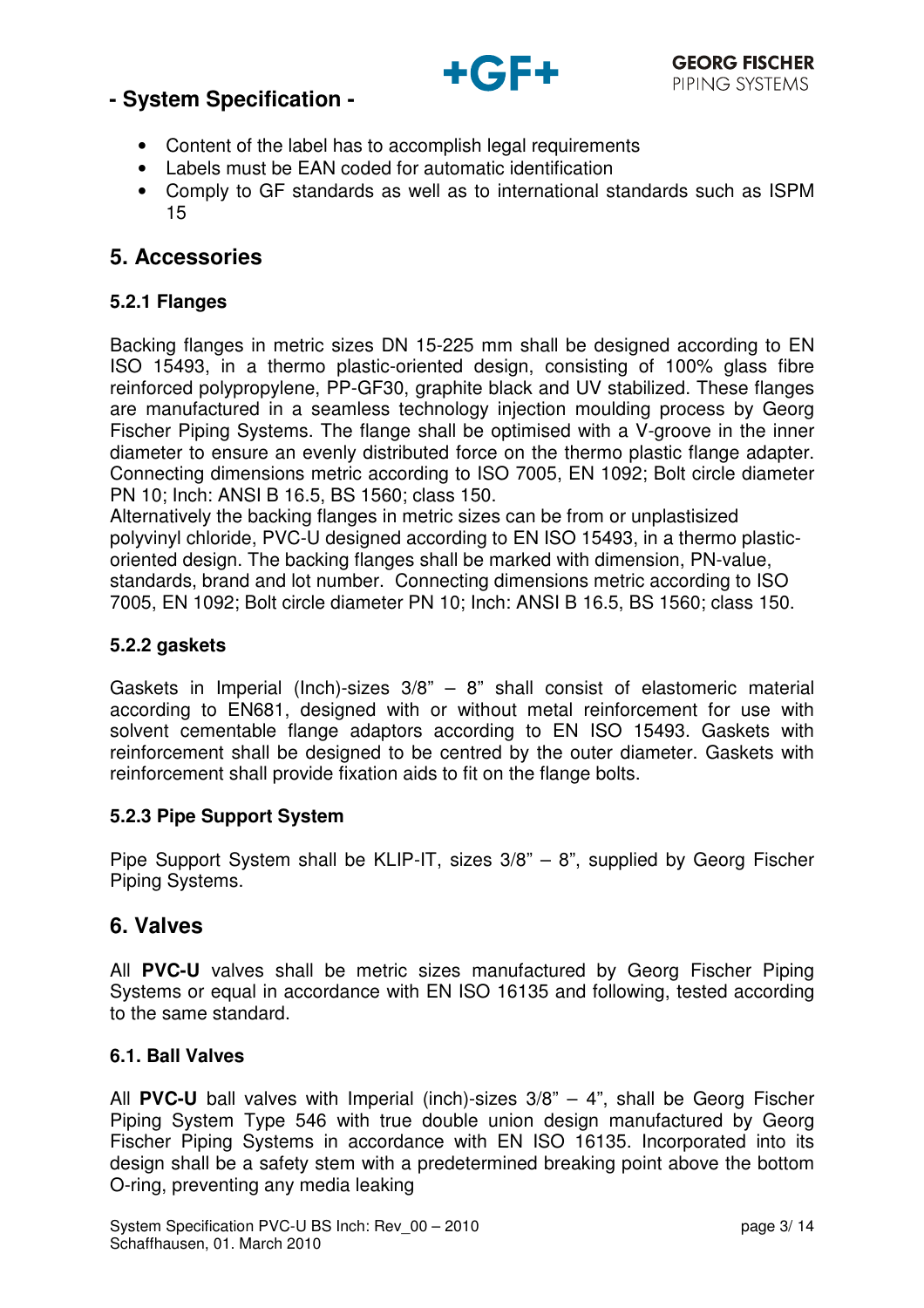

in the event of damage. The valve nut threads shall be buttress type to allow fast and safe radial mounting and dismounting of the valve during installation or maintenance work. Seats shall be PTFE with backing rings creating self-adjusting seals and constant operating torque. Backing rings and seals shall be EPDM or FPM. The handle shall include in its design an integrated tool for removal of the union bush. Union bush shall have left-hand threads to prevent possible unscrewing when threaded end connectors are removed from pipe.

Following accessories shall be available**:** 

- A Multi-Functional Model (MFM) in PPGF equipped with internal limit switches for reliable electrical position feedback, is mounted directly between the valve body and the valve handle. This MFM is also the necessary interface for later mounting of actuators.
- Mounting plate in PPGF with integrated inserts for later screw mounting on any support
- Lockable multi-functional handle

#### **6.1.1. Electrically actuated ball valves**

Electric actuators shall be Types EA11 (Imperial (inch)-sized  $3/8$ " – 2"), EA21 (sizes inch)-sized  $3/8$ " – 2"), EA31 (Imperial (inch)-sized 2  $\frac{1}{2}$ " – 4") shall be available manufactured by Georg Fischer Piping Systems in accordance with EN 61010-1, EC directives 89/336/EWG-EMV and 73/23/EWG, LVD and needs to be **CE** marked. Actuator housing shall be made of PPGF (polypropylene glass fibre reinforced), flame retardant with external stainless steel screws. All electric actuators shall have an integrated emergency manual override and integrated optical position indication. All electric actuator types (with the exception of EA11) shall have the following accessories available:

- Fail-safe unit
- Heating element
- Cycle extension, cycle time monitoring, and cycle counting
- Motor current monitoring
- Position signalisation
- Positioner Type PE25
- Limit switch kits Ag-Ni, Au, NPN, PNP, NAMUR
- AS Interface Plug Modul

#### Electric actuator specifications of the actuators shall be as follows:

| <b>Specification</b>    | <b>EA11</b>                                                                   | <b>EA21</b> | <b>EA31</b> | <b>EA42</b> |  |
|-------------------------|-------------------------------------------------------------------------------|-------------|-------------|-------------|--|
| Nominal torque (Nm)     | 10                                                                            | 10          | 60          | 100         |  |
| Control time (s/90°)*   |                                                                               |             | 15          | 25          |  |
| Cycles at 20 ℃ *        | 150,000                                                                       | 250,000     | 100,000     | 75,000      |  |
| Duty cycles ED at 20 °C | 40%                                                                           | 100%        | 50%         | 35%         |  |
| <b>Protection class</b> | IP65 per EN 60529 - IP67 (for vertical cable mounting and wall feed through). |             |             |             |  |
| Voltage                 | 100-230, 50-60 Hz or 24V=/24V, 50/60 Hz versions                              |             |             |             |  |

 $* = at$  nominal torque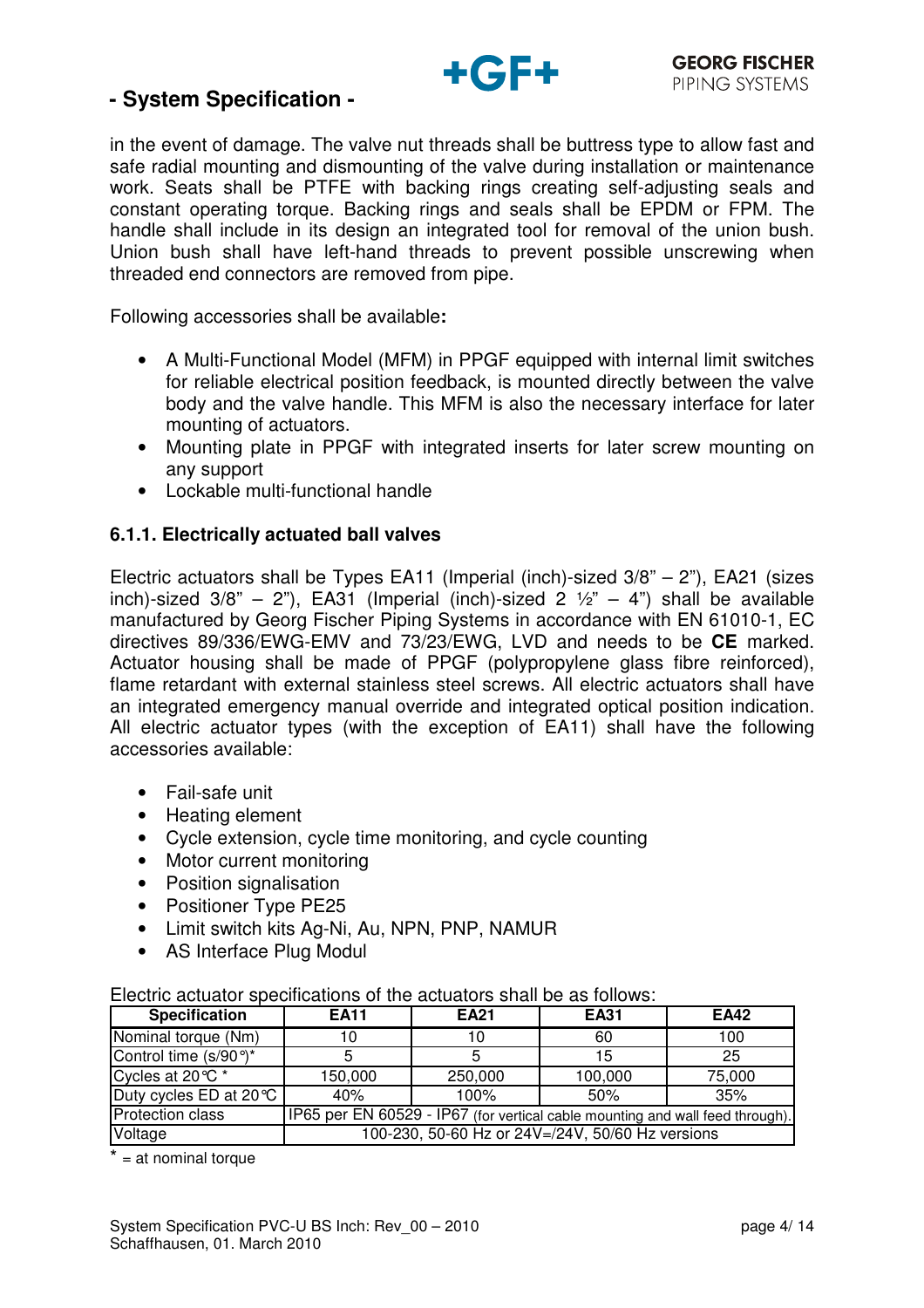

#### **6.1.2. Pneumatically actuated ball valves**

Pneumatic actuators shall be Georg Fischer Piping Systems Types PA11 (Imperial (Inch)-sized ½"- ¾") and PA21 (Imperial (Inch)-sized 1"-2"). They be manufactured by Georg Fischer Piping Systems. Pneumatic actuators shall be available as fail safe close, fail safe open and double acting and have an integrated optical position indication. Actuator housing shall be made of Polypropylene fibre glass reinforced (PPGF) and flame retardant. Actuators shall contain a preloaded spring assembly to ensure safe actuator operation and maintenance. Actuators shall contain integrated Namur interface for the easy mounting of positioners, limit switches and accessories. The Valve shall be equipped with a Multi-functional-module for reliable electric feedback, mounted directly between the valve body and the actuator as manufactured by Georg Fischer Piping Systems.

- For valve Imperial (Inch)-size 2  $\frac{1}{2}$ " pneumatic actuators shall be Type PA 30 (fail safe to close or open function), Type PA35 (double acting function).
- For valve Imperial (Inch)-sizes 3" pneumatic actuators shall be Type PA 35 (fail safe to close or open function), Type PA40 (double acting function).
- For valve Imperial (Inch)-sizes 4" pneumatic actuators shall be Type PA 45 (fail safe to close or open function), Type PA45 (double acting function)

All actuators shall be manufactured by Georg Fischer Piping Systems. Pneumatic actuators shall have an integrated optical position indicatior. Actuator housing shall be made of hardened anodized aluminium. Actuators shall contain integrated Namur interface for the easy mounting of positioners, limit switches and accessories. All pneumatically actuated ball valves shall have the following accessories available:

- Pilot valve remote or direct mounted in voltages 24VDC/AC, 110VAC, 240VAC
- Positioner Type DSR 201
- Limit switch kits Ag-Ni, Au, NPN, PNP, NAMUR
- Stroke limiter
- Manual override for all sizes up to 4"
- AS Interface Control module with incorporated position feedback and a solenoid pilot valve

### **6.2. Diaphragm Valves**

All **PVC-U** diaphragm valves, metric sized, shall be either:

- Type 314 (true double union design, 3/8"-2"), or
- Type 315 (spigot design, 3/8"-2") or
- Type 317 (flanged design, 3/8"-6")

All diaphragm valves shall be manufactured by Georg Fischer Piping Systems in accordance with EN ISO 16138. The upper body shall be PPGF (polypropylene glass fibre reinforced) connected to the lower body with exposed stainless steel bolts. A position indicator integrated into the hand wheel must be present to determine diaphragm position. Diaphragms are to be EPDM, FPM, NBR, or PTFE with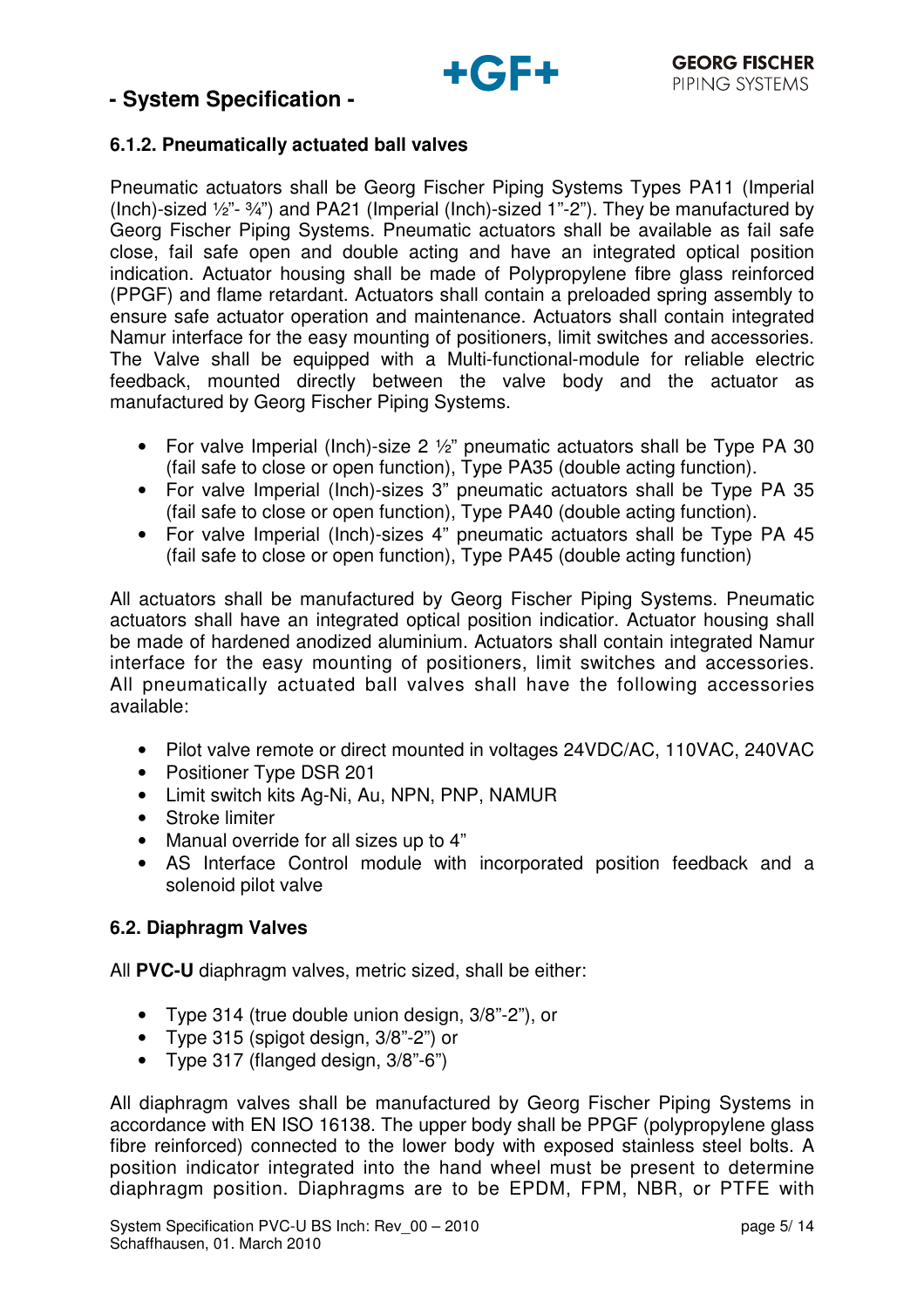

EPDM or FPM supporting diaphragm. Following option shall be available:

• Handwheel with built-in locking mechanism

#### **6.2.1. Pneumatically actuated diaphragm valves**

Pneumatic diaphragm actuators shall be Georg Fischer Piping Systems Type DIASTAR Imperial (inch)-sizes ½"- 6". Pneumatic actuators shall be available as fail safe close, fail safe open and double acting and have an integrated optical position indicatior.

Actuator housing shall be made of PPGF (polypropylene glass fibre reinforced), flame retardant and NEMA 4X or IP 65 corrosion resistance. Actuators with FC mode shall contain a preloaded galvanised steel spring assembly to ensure safe actuator operation and maintenance. The pneumatically actuated diaphragm valves type 025 and 028 shall have the following accessories available:

- Solenoid pilot valve remote and direct mounted in voltages 230V, 50-60 Hz; 115V 50-60Hz; 24V 50-60 Hz; 24 VDC
- Positioner Type DSR 100/101
- Feedback with following limit switches Ag-Ni, Au, NPN, PNP, NAMUR
- Stroke limiter & emergency manual override
- ASI controller

#### **6.3. Butterfly Valves**

All **PVC-U** butterfly valves, Imperial (Inch)-sizes 1 ½" – 8", shall be Georg Fischer Piping Systems Type 567 / 563 wafer type with a double eccentric disc design manufactured by Georg Fischer Piping Systems in accordance with EN ISO 16136. Seals shall be available in both EPDM and FPM. The lever handle shall be lockable in increments of 5 degrees. There shall always be six teeth engaged between the ratchet and the index plate to ensure accurate and safe positioning of the lever. There shall be the option of fine adjustment by use of a specific hand lever, allowing the disc to be exposed at any angle between 0° und 90°. As an option, the hand lever shall be lockable. The hand lever shall be manufactured of high strength PPGF (polypropylene glass fibre reinforced). The option of an integrated electric position indicator shall be available. The electric position indicator shall be integrated into the mounting flange. Butterfly valves shall have low actuation torque to enable easy operation. All Butterfly valves Type 567 manufactured by Georg Fischer Piping Systems are designed for a nominal pressure rate of 10 bar. All butterfly valves Type 563 are designed for a nominal pressure rate of 4 bar.

### **6.3.1. Electrically actuated butterfly valves**

Electric actuators shall be Georg Fischer Piping Systems Types EA31 or EA 42 dependent on valve size. They shall be manufactured by Georg Fischer Piping Systems in accordance with EN 61010-1, as per the above specifications. Actuator housing shall be made of PPGF (polypropylene glass fibre reinforced), flame retardant and external stainless steel screws. All electric actuators shall have an integrated emergency manual override and integrated optical position indication. All electric actuator types shall have the following accessories available: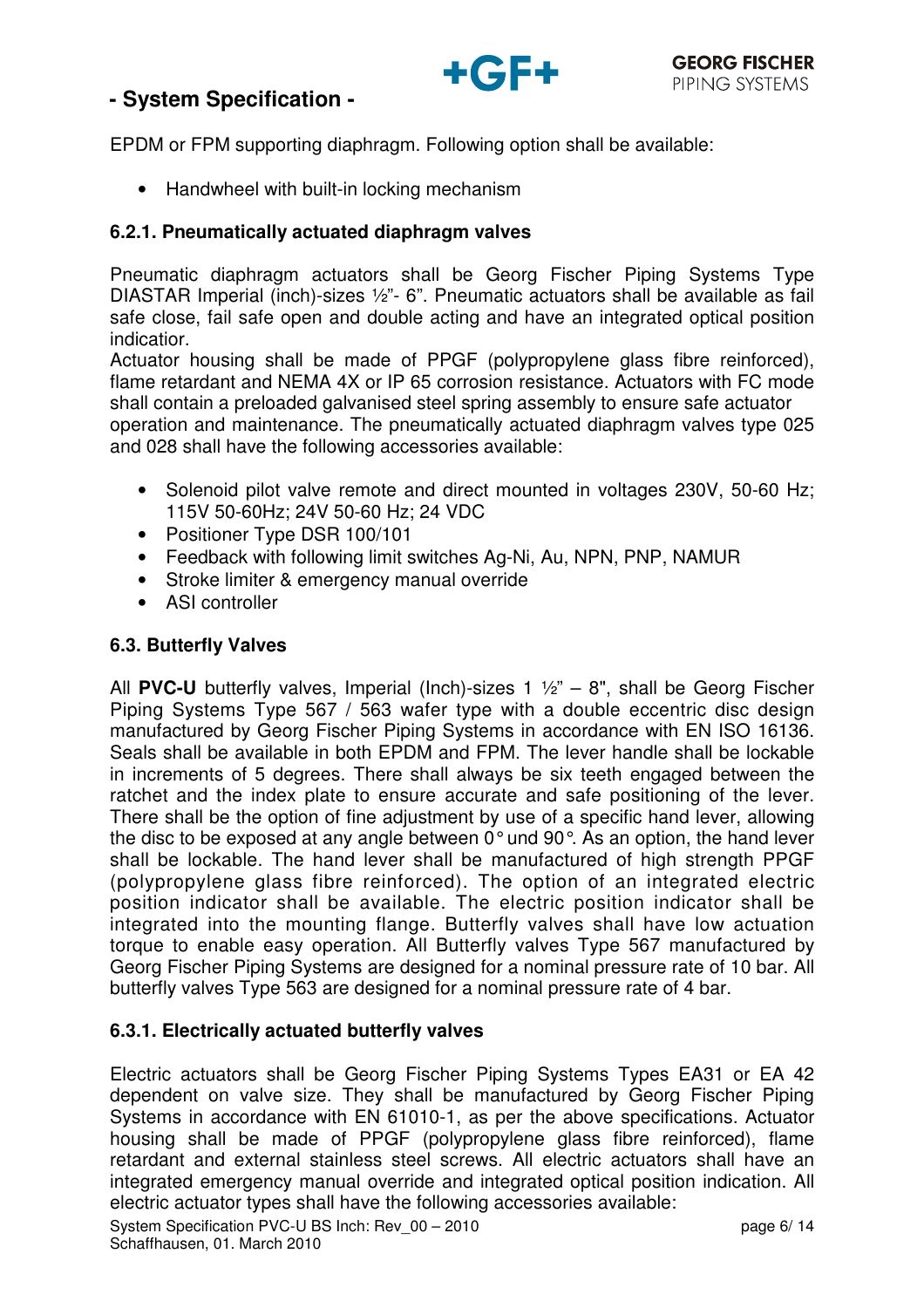

- Fail-safe unit
- Heating element
- Cycle extension, monitoring, and counting
- Motor current monitoring
- Position signalisation
- Positioner Type PE25
- Limit switch kits Ag-Ni, Au, NPN, PNP, NAMUR
- Manual override
- AS-Interface Plug Modul

### **6.3.2. Pneumatically actuated butterfly valves**

Pneumatic actuators shall be Georg Fischer Piping Systems Types PA 35 (Imperial (Inch)-sizes  $2" - 2 \frac{1}{2}$ "), PA40 (Imperial (Inch)-sizes  $3"$  only), PA45 (Imperial (Inch)sizes  $4" - 5"$ ), PA55 (Imperial (Inch)-sizes  $2" - 2 \frac{1}{2}$ ). They shall supplied by Georg Fischer Piping Systems. Pneumatic actuators shall be available as fail safe close, fail safe open and double acting and have an integrated optical position indication. Actuator housing shall be made of hardend anodized aluminium. Actuators shall contain integrated Namur interfaces for the easy mounting of positioners, limit switches and accessories. All pneumatically actuated butterfly valves shall have the following accessories available:

- Solenoid pilot valve remote and direct mounted in voltages 230V, 50-60 Hz; 115V 50-60Hz; 24V 50-60 Hz; 24 VDC
- Positioner Type DSR 100/101
- Feedback with following limit switches Ag-Ni, Au, NPN, PNP, NAMUR
- Stroke limiter & emergency manual override
- ASI controller

### **6.4 Angle Seat Valves**

All **PVC-U** Angle Seat Valves, Type 300 shall be manufactured by Georg Fischer Piping Systems according to EN ISO 21787 and overall length according to EN 558, available in Imperial (Inch)-sizes 3/8" – 3" with an internal piston cone end in PE or PTFE, and with solvent cement spigots. The Angle Seat Valves manufactured by Georg Fischer Piping Systems are designed for a nominal pressure rate of 9 bar.

#### . **6.5. Check Valves**

All **PVC-U** Ball check valves, according to EN ISO 16137, Imperial (Inch)-sizes 3/8" - 2", shall be Type 360 true double union design. Seals shall be EPDM or FPM. Union bushes shall have a left hand thread to prevent possible unscrewing when threaded end connectors are removed from pipe. This valve shall be suitable for mounting in a vertical position.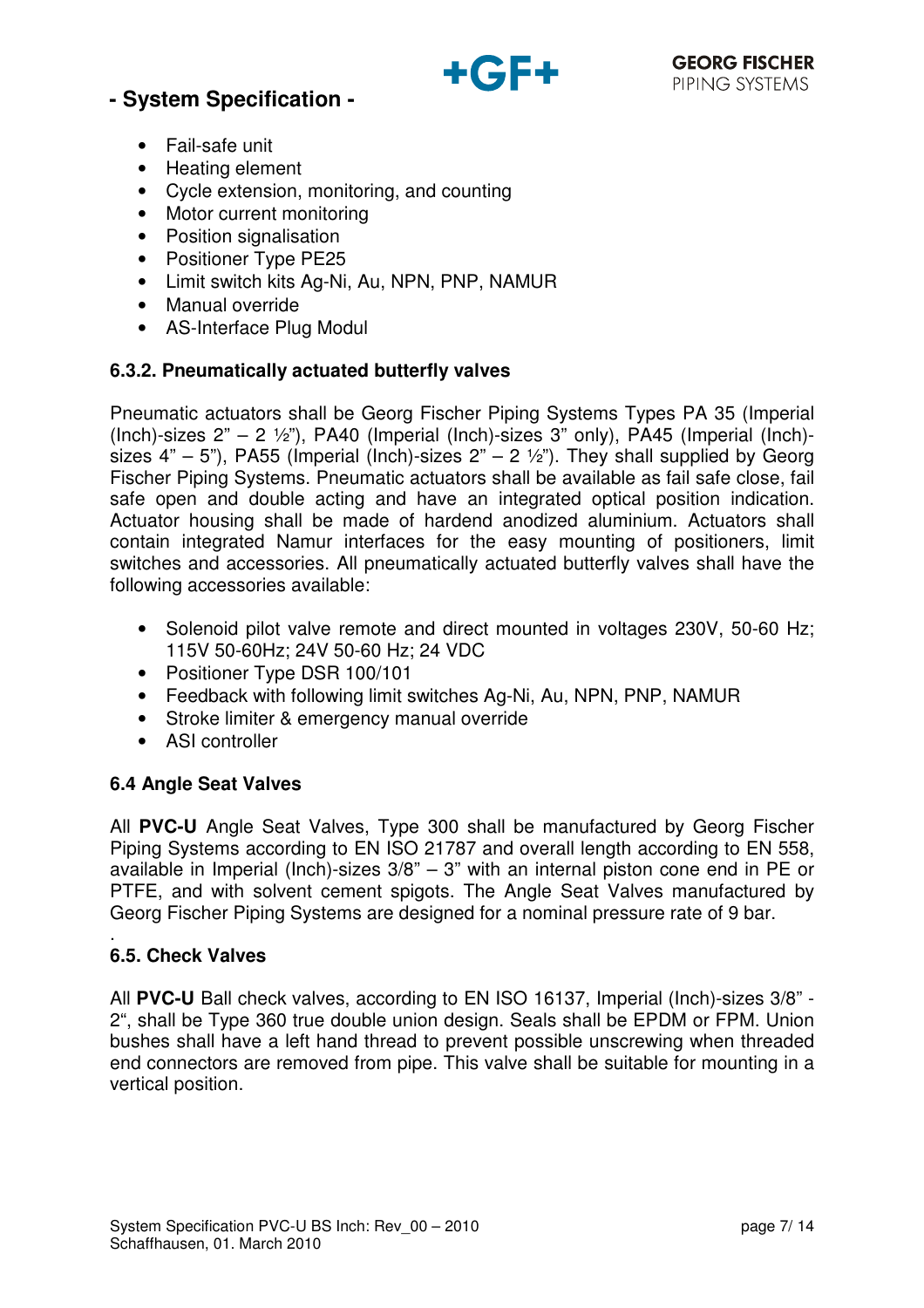

## **6.5.2. Angle Seat Check Valves**

All **PVC-U** Angle Seat Check Valves, Type 303 shall be manufactured by Georg Fischer Piping Systems according to EN ISO 16137 and overall length according to EN 558, available in Imperial (Inch)-sizes 3/8"-3" with EPDM or FPM seals and with solvent cement spigots. The Angle Seat Check Valves shall be leakproof from a water column of 2 m for EPDM and 3 m for FPM seals as supplied by Georg Fischer Piping Systems. The Angle Seat Check Valves manufactured by Georg Fischer Piping Systems are designed for a nominal pressure rate of 9 bar.

### **6.5.3. Wafer Check Valves**

All **PVC-U** Wafer Check Valves shall be Georg Fischer Piping Systems Type 369, Imperial (Inch)-sizes 1 ¼"-12". The minimum water column of 2 m is required for sealing. They have to be equipped with a spring (either in 316 stainless steel or Hasteloy C) guaranteeing closing in all installation positions. Attention: A stabilizing pipe zone of at least 5 times nominal diameter (DN) (recommended 10 times nominal diameter) before and after the wafer check valve should be provided.

### **6.6. Pressure regulating valves**

All **PVC-U** pressure regulating valves as supplied by Georg Fischer Piping Systems shall have the following

characteristics:

Pressure ranges for all pressure regulating valves are the following:

- Imperial (Inch)-sizes  $3/8" 2"$  from 0 up to max. 10 bar
- Imperial (Inch)-sizes  $2\frac{1}{2}$ " 3" from 0 up to max. 6 bar
- Imperial (Inch)-sizes 4" from 0 up to max. 4 bar

## **6.6.1. The Pressure Reducing Valve**

as supplied by Georg Fischer Piping Systems reduces the pressure within the system to a pre-set value. By using the differential pressure, the pressure reducing valve adjusts itself to the set working pressure. The outlet pressure (working pressure) is not directly related to the inlet pressure. If the outlet pressure increases above the set value, the diaphragm is lifted against the spring force. If the outlet pressure falls below the set value, the diaphragm is pressed down by the spring force. The pressure reducing valve begins to close/open until a state of equilibrium is reestablished; in other words, the outlet pressure remains constant irrespective of an increasing or decreasing inlet pressure. Following types and sizes are available:

- Type V82, compact Pressure Reducing Valve with an integrated manometer, Imperial (Inch)-sizes 3/8" – 4"
- Type V182, compact Pressure Reducing Valve offering easy adjustment and real time visual control of the actual pressure reduction on the integrated manometer, Imperial (Inch)-sizes 3/8"- 1 ½"
- Type V782, compact Pressure Reducing Valve, offering an easy adjustment, excellent flow rate and very low hysteresis, Imperial (Inch)-sizes 3/8" – 1 ½"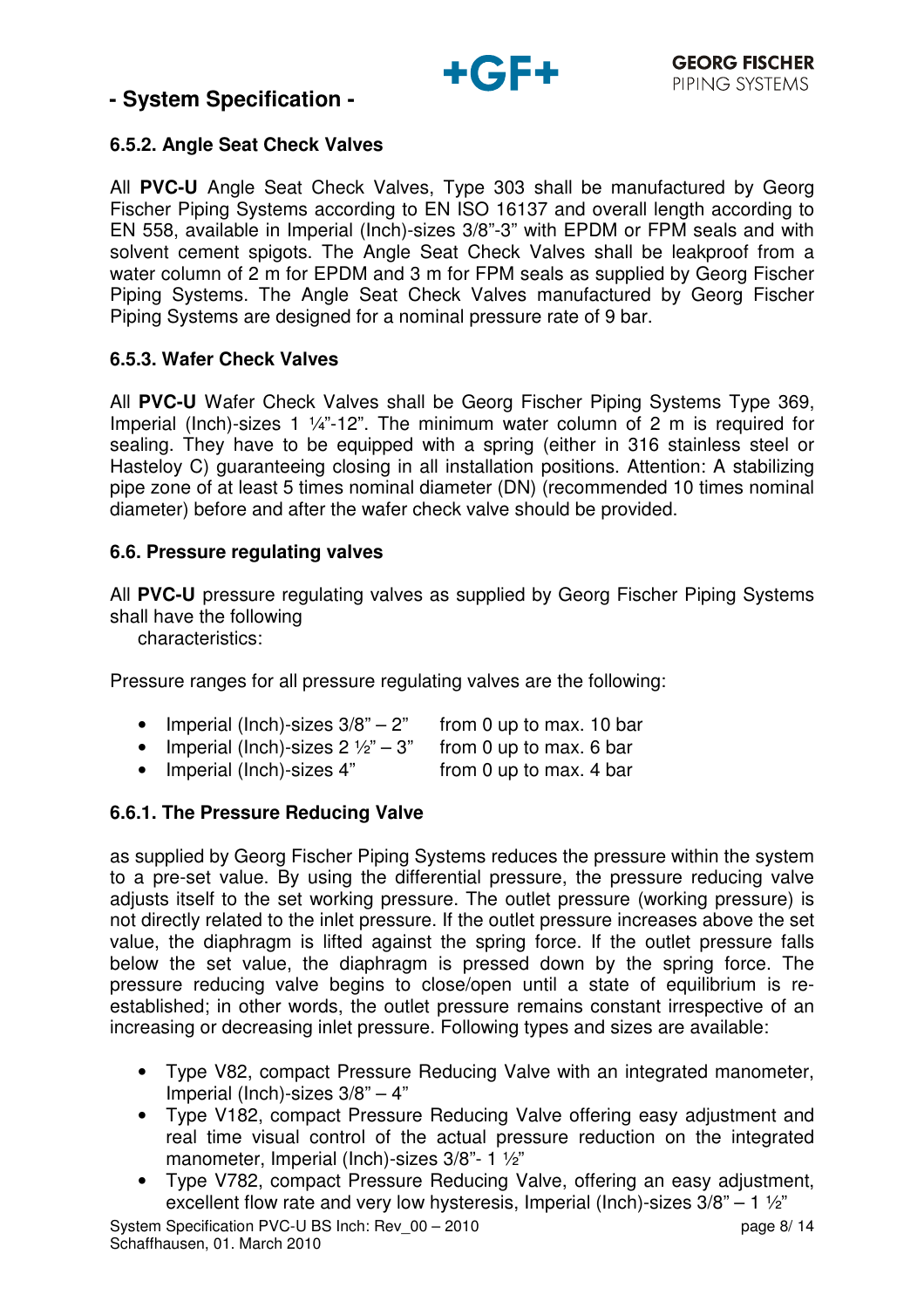

## **6.6.2. Pressure Relief Valve**

as supplied by Georg Fischer Piping Systems serves to keep the working or system pressures constant, to balance out pressure pulsation, and to reduce pressure peaks in process systems. The third pipe spigot fitted on the valve body means the valve can be installed directly in the main pipeline. If the inlet pressure rises above the set value, the pressurized valve piston is lifted against the spring force. Consequently, the valve opens and there is a reduction of pressure in the outlet pipe. The excess pressure can exhaust or be redirected via the third outlet. The valve closes as soon as the inlet pressure sinks below the pre-set spring tension. Following types and sizes are available:

- Type V185, Pressure Relief Valve, Imperial (Inch)-sizes 3/8" 2"
- Type V85, Pressure Relief Valve, Imperial (Inch)-sizes  $2 \frac{1}{2}$ " 4"

### **6.6.3. The Pressure Retaining Valve**

as supplied by Georg Fischer Piping Systems serves to keep the working or system related pressures constant, to balance out pressure pulsation, and to reduce pressure peaks in chemical process systems. If the inlet pressure rises above the set value, the pressurized valve piston is lifted against the spring force. Consequently, the valve opens and there is a reduction of pressure through the outlet pipe. The valve closes as soon as the inlet pressure sinks below the pre-set spring tension. Following types and sizes are available:

- Type V186, Pressure Retaining Valve, Imperial (Inch)-sizes 3/8" 2"
- Type V86, Pressure Retaining Valve, Imperial (Inch)-sizes  $2 \frac{1}{2}$ " 4"
- Type V786, Pressure Retaining Valve, Imperial (Inch)-sizes 3/8" 1 ½"

## **7. Solvent cement & Cleaner**

For adhesive jointings, PVC-U cement with gap-filling adhesives must be used for solvent cementing. Georg Fischer recommends the Henkel cement system TANGIT PVC-U for all PVC-U solvent cement joints. All specifications are based on using TANGIT PVC-U, including strength and chemical resistance. For all other cements please refer to the manufacturers' instructions.

PVC-U TANGIT contains app. 20% PVC-U, dissolved in a blend of solvents. The solvents soften and macerate the edges of the surfaces they are applied to. Once the solvents have evaporated, they leave a homogenous joint with the same mechanical, thermic and chemical properties as of the PVC-U pipe system.

The jointing surfaces of pipe and fitting must be clean and free of grease, otherwise they must be cleaned with TANGIT cleaner.

For chemical concentrations  $\geq 70\%$  sulphuric acid;  $\leq 10\%$  chromic acid,  $\geq 25\%$ 

System Specification PVC-U BS Inch: Rev 00 – 2010 **page 9/ 14** page 9/ 14 Schaffhausen, 01. March 2010 hydrochloric acid;  $\geq$  20% nitric acid; sodium hypochlorite  $\geq$  6% active chlorine,  $\geq$  5% hydrogen peroxide and hydrofluoric acid in any concentration, subject to the application and operating conditions, Dytex solvent cement and Dytex Cleaning for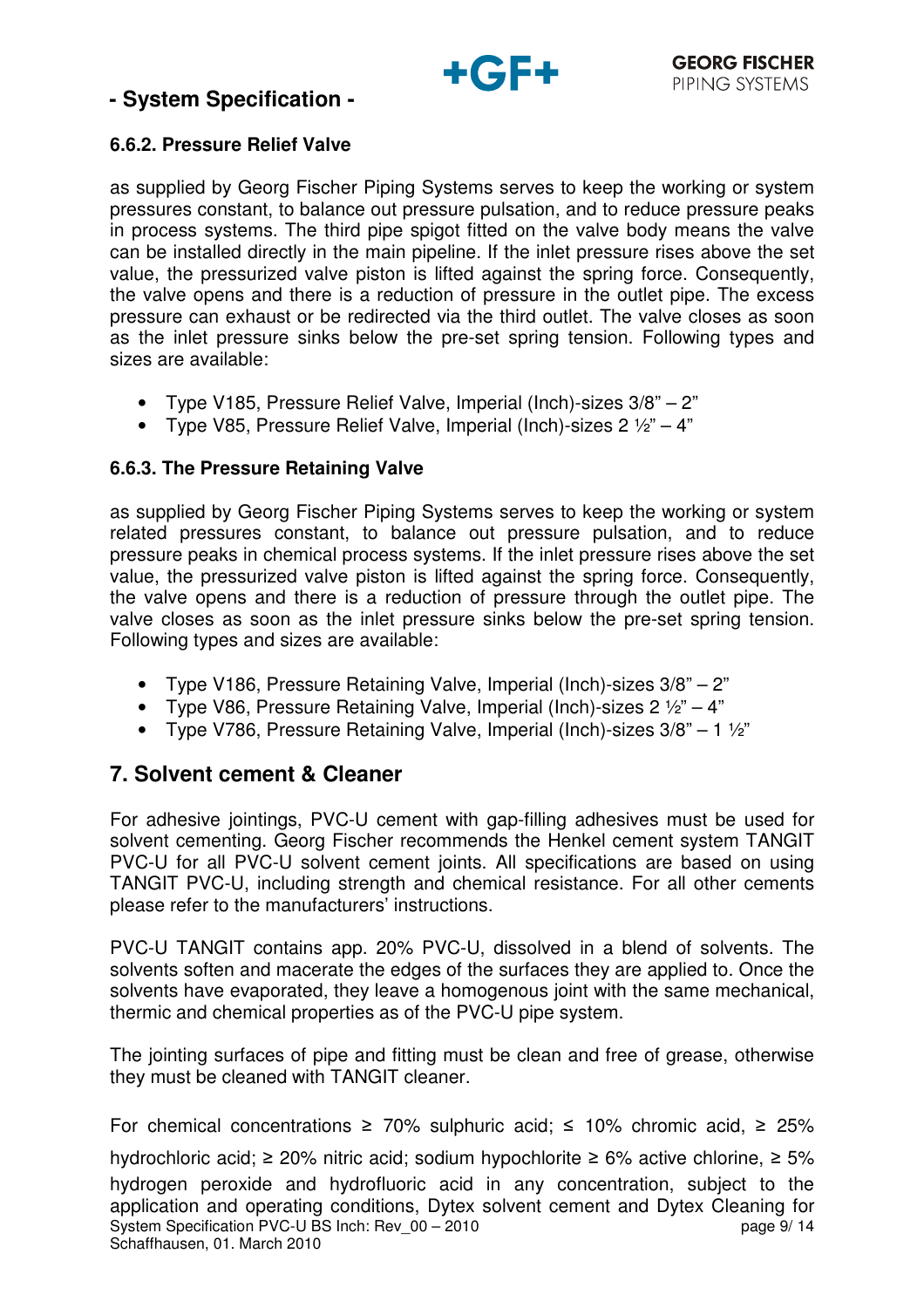

PVC-U, manufactured by Henkel, must be used in accordance with the instruction of Henkel.

## **8. Instrumentation**

The following parameters can be measured (Sensors), indicated and/ or transmitted (transmitters) to PLC, PC and other Data Acquisition Systems. All products comply with the CE standard.

| <b>Parameter</b>           | Tochnology      | Compatible liquids (*) |
|----------------------------|-----------------|------------------------|
| <b>Flow</b><br>Paddlewheel |                 | clean liquids          |
|                            | Rotameter       | clean liquids          |
|                            | Magmeter        | contaminated liquids   |
| Level                      | Hydrostatic     | all liquids            |
| pH-ORP                     | Glas electrodes | all liquids            |
| Conductivity               | Contact         | all liquids            |
| Pressure                   | Piezoresistive  | all liquids            |
| Temperature                | Pt1000          | all liquids            |

(\*) please check first the sensors limitations (data sheet) and chemical resistance list

#### **8.1 Sensors**

The sensors listed hereafter will transfer the measured value to a Georg Fischer Piping Systems Transmitter, allowing simple calibration and maintenance of the devices. Alternatively the measured values of the sensors can be sent directly to a PLC, PC or other local made electronics using either an analogue signal (mA, open collector or sinusoidal voltage) or a digital signal called S3L (Georg Fischer Piping Systems Signet serial signal).

### **8.1.1 Installation Fitting**

Depending on the sensor type, special installation fittings shall be used for connection to the pipeline: Installation T-Fitting sizes d20-63 mm with double true union in PVC-U, clamp on saddles sizes d75 – 315 mm and weld-o-let sizes d75 – 400 mm with as supplied by Georg Fischer Piping Systems. Connection can be Weld-o-let, direct union 1/2", 3/4" ISO, 3/4" NPT, Submersion kits. These fittings will be socket solvent cemented version.

#### **8.1.2 Flow sensors**

### **8.1.2.1 Paddlewheel sensors**

#### **515 and 525 sensors:**

All sensors of this family are "sinusoidal" sensors. This sensor from Georg Fischer Piping Systems SIGNET requires no external power source to produce a signal. Internal to the body of the sensor is a wire coil which when excited by the rotor assembly produces a small sinusoidal signal. The rotor assembly consists of four paddles; inserted into each of the paddles of the rotor are magnets. As liquid flows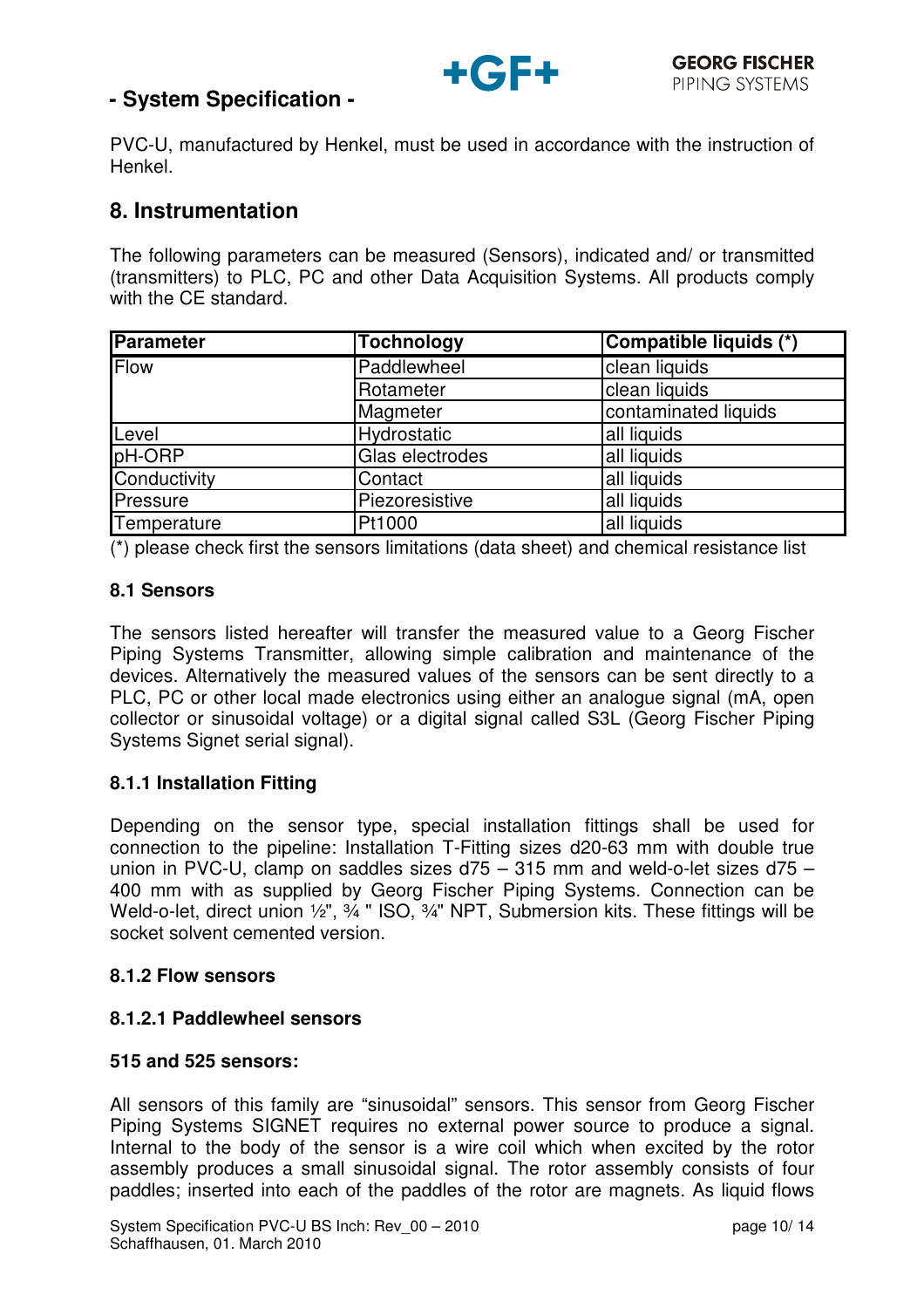

past the rotor assembly it rotates each of the four paddles produces a sine wave signal as it passes the centre of the body (two paddles of the rotor produces a full AC sine wave). The sensors as manufactured by Georg Fischer Piping Systems SIGNET produce a signal output which is proportional to the flow rate. A K-factor (number of pulses generated by the sensor per 1 liter or 1 gallon of fluid the sensor) is used to define the size of the pipe that the sensor is inserted into.

#### **3-2536 and 3-2537 sensors:**

All sensors of this family of sensors are Hall Effect" sensors. Internal to the Georg Fischer Piping Systems SIGNET sensors body is an open collector relay. The sensor is supplied with a voltage from the 3-8550 transmitters or an external power supply ranging from 5 to 24 volts. This voltage is switched through the open collector relay as the paddlewheel (rotor) of the sensor rotates. The sensor's rotor assembly has four paddles. Inserted in to each of the paddles is a magnet. As the paddles pass the center of the sensors body, the magnetic field switches the open collector relay on and off which generates a square wave pulse as manufactured by Georg Fischer Piping Systems SIGNET. One pulse indicates a complete rotation (on/off cycle) of the open collector relay. The pulse output is directly proportional to the fluid velocity. A Kfactor (number of pulses generated by the sensor per 1 liter or 1 gallon of fluid passing the sensor) is used to define the size of the pipe that the sensor is inserted into.

#### **8.1.2.2 Rotameters:**

as supplied by Georg Fischer Piping Systems are radially installed dismountable meters for flow rate measuring in industrial piping applications. If needed, minimum or maximum flow can also be monitored via limit switches. Also, analogue flow measurement with a 4...20mA Signal is possible.

The working principle of the rotameter is based in gravity and equilibrium of forces. If a medium flows upwards at a sufficient flow rate through the vertically mounted taper tube, the float is raised to the point at which a state of equilibrium sets in between the lifting force of the medium and the weight of the float. Since the mean rate of flow is proportional to the quantity flowing through per unit of time, this state of equilibrium corresponds to the measurement of the instantaneous flow rate.

Following types and sizes are available:

- Type SK, DN  $10 65$  mm
- Type 335, DN  $25 65$  mm
- Type 350, DN  $25 65$  mm

#### **8.1.2.3 Magmeter**

The Magmeter sensor of Georg Fischer Piping Systems SIGNET consists of two metallic pins that produce a small magnetic field across the inside of the pipe. The Magmeter measures the velocity of a conductive liquid (20 µS or greater) as it moves across the magnetic field produced by the Magmeter. The magnetic field produced by the sensor is directly proportional to the flow rate of the fluid. The magnetic signal is conditioned and translated in to a pulse signal (K-factor). The Magmeter of Georg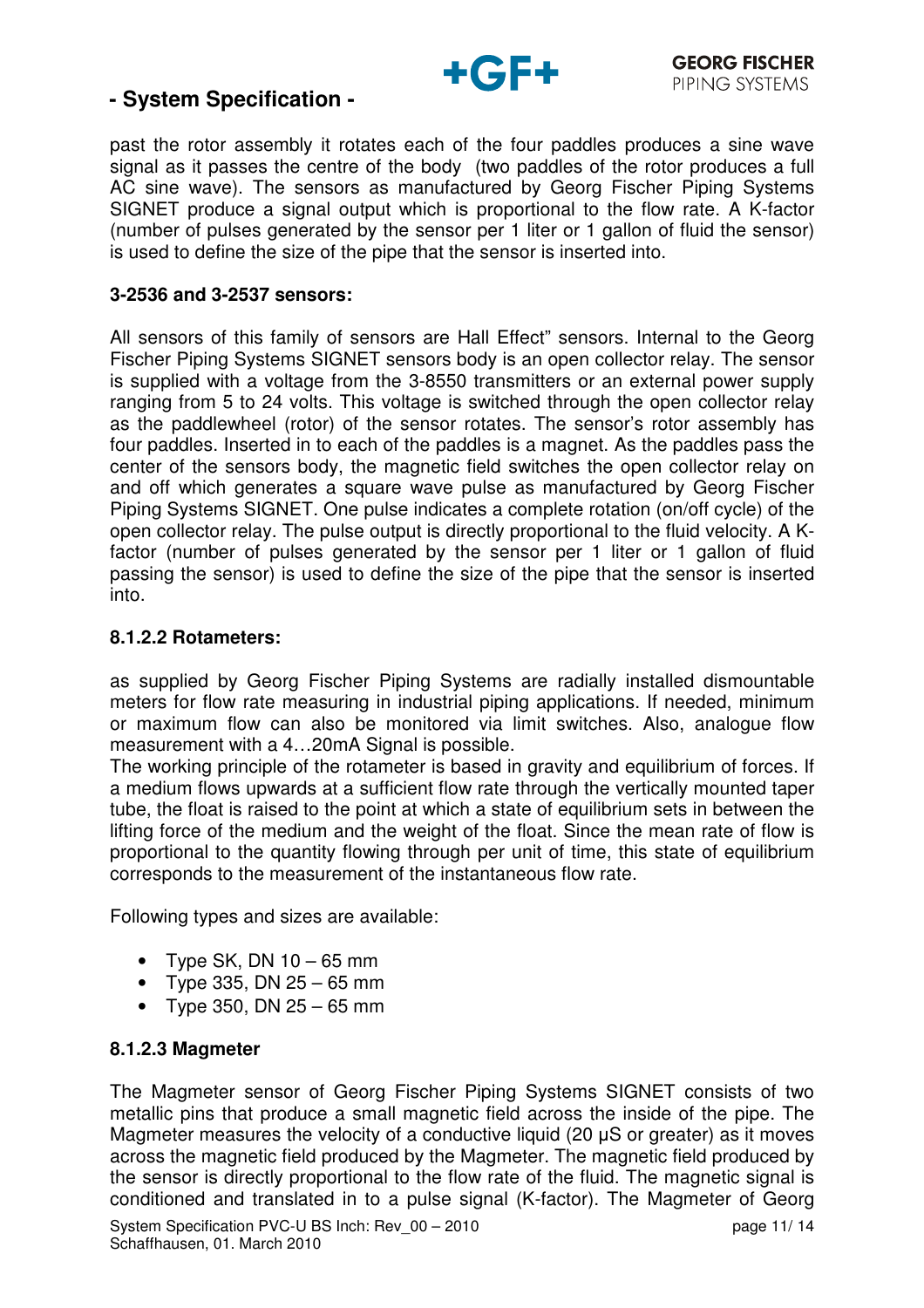

Fischer Piping Systems SIGNET is offered as a blind output (frequency or 4-20 mA), or with integral display and control relays.

### **8.1.3 Level Sensor (hydrostatic level)**

Hydrostatic pressure is the pressure exerted on a column of fluid by the weight of the fluid above it. Internal to the Georg Fischer Piping Systems SINGET PVDF sensor body is a ceramic diaphragm sensor and capillary tube/cable assembly. The ceramic diaphragm sensor exposed to the fluid senses the hydrostatic pressure of the fluid and compares the pressure to the atmospheric pressure monitored the capillary tube/cable assembly. Because the hydrostatic level sensor from Georg Fischer Piping Systems SIGNET only senses the pressure of the fluid, interference and inaccuracies of the signal are dramatically reduced. The measured signals are boosted sent to a Georg Fischer Piping Systems SIGNET Transmitter unit.

### **8.1.4 pH Sensors**

All pH sensors from Georg Fischer Piping Systems SIGNET are constructed of three key elements measuring cell, reference cell and reference junction. The measuring cell is constructed of hydrogen sensitive glass that can detect the concentration of hydrogen ions (+H) in a solution. The concentration of +H ions directly determines the pH of the fluid. The reference cell is used to provide a stable reference mV-signal to which the measuring cell compares its own signal. The reference junction allows the reference cell to come in contact with the fluid being measured. The measured signals are then conditioned and sent to a Georg Fischer Piping Systems SIGNET Transmitter unit.

### **8.1.5 ORP Sensors**

All ORP sensors from Georg Fischer Piping Systems SIGNET are constructed similar to the pH sensors, except that a noble metal like platinum or gold replaces the hydrogen sensitive glass. is replaced with a noble metal such as platinum or gold.

The noble metal measures the activity of oxidizing or reducing chemicals agents. The electrical signals are then conditioned and translated into pulse signals (K-factor), which are sent to a Georg Fischer Piping Systems SIGNET Transmitter unit.

### .**8.1.6 Conductivity Sensors**

All Conductivity sensors from Georg Fischer Piping Systems SIGNET are manufactured using two stainless steel electrodes. Alternative materials are available in case of chemical incompatibility. Conductivity sensors measure the ability of a fluid to conduct an electrical current between two electrodes. The conductivity monitor/transmitter sends a signal into one of the electrodes and depending on the fluids availability to conduct a charge (concentration of ions) measures the amount of current required to sense the signal on the second electrode. The correct selection of a sensor with the right cell constant, which depends on the conductivity level, is paramount. a sensor that has the proper cell constant (depends on the conductivity level). All conductivity sensors from Georg Fischer Piping Systems SIGNET have temperature compensation circuits in order to increase the sensors accuracy.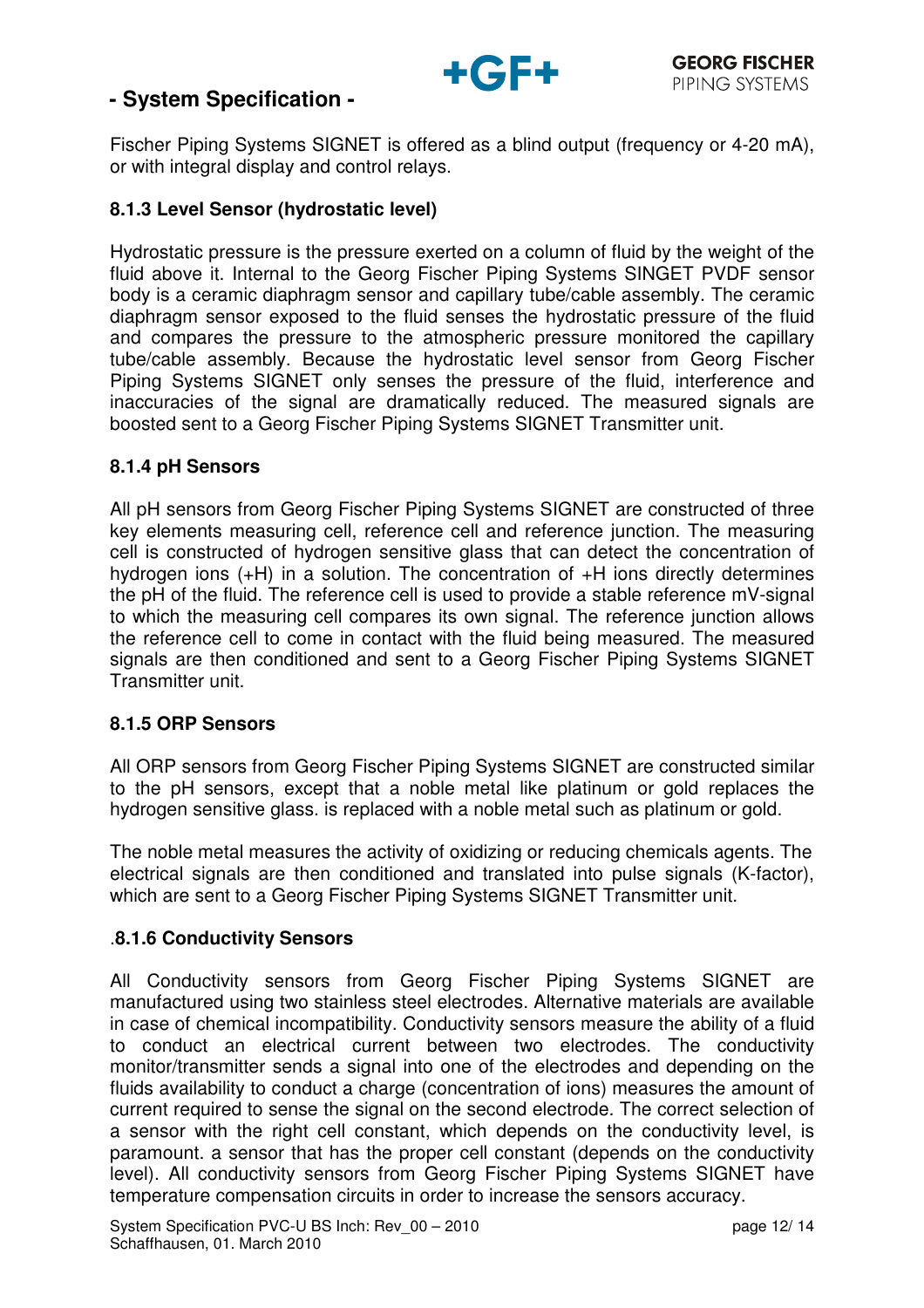

## **8.2 Transmitters**

The analogue data transfer with or without display as well as optional relay contacts will be provided by a Georg Fischer Piping Systems transmitter. This transmitter can be built:

- Directly inline on the sensor (INTEGRAL Version)
- On a wall, pipe, frame etc... by using a universal mounting kit (UNIVERSAL Version)
- On the door of a cabinet or a panel (PANEL Version)

Both displays – analogue or digital – allow you to calibrate the piping system, relay set points and set up all process parameters like the measuring range.

A Multi parameter (Multi channel) allows to build your own to build his own customised transmitter by mixing and matching In- and Output as supplied by Georg Fischer Piping Systems. Following selection are possible:

- 2,4 or 6 sensor input (Flow, Level, pH-ORP, Conductivity, Pressure Temperature)
- 0,2 or 4 analogue output (4-20 mA or 0-10 Volts)
- 0,2,4,6 or 8 relay output
- Power supply 12-30 VDC or 110-230 VAC

### **8.3 Batch Control**

A batch controller manufactured by +GF Signet Type 5600 allows dosing a preselected quantity of liquid. After a start signal (local or remote), the 5600 will close a contact to open an automatic valve and/or switch on a pump, count pulses coming from a flow sensor (Paddlewheel, Vortex or Magmeter) and open the contact again as soon as the pre-selected quantity is reached. This batch process is repeatable and the Georg Fischer Piping Systems Batch Transmitter is designed for intensive industrial applications.

# **9. Quality**

### **9.1 Production Conditions**

Pipes, fittings, solvent cement, cleaner, valves and accessories shall be manufactured in an environment operating a Quality Assurance System to ISO 9001 and an Environmental Management System conform to ISO 14001.

### **9.2 Marking**

All components are embossed with a permanent identification during the production process to ensure full traceability. The following information will be mentioned:

- Manufacturer's name or trade mark
- Production lot number
- Material